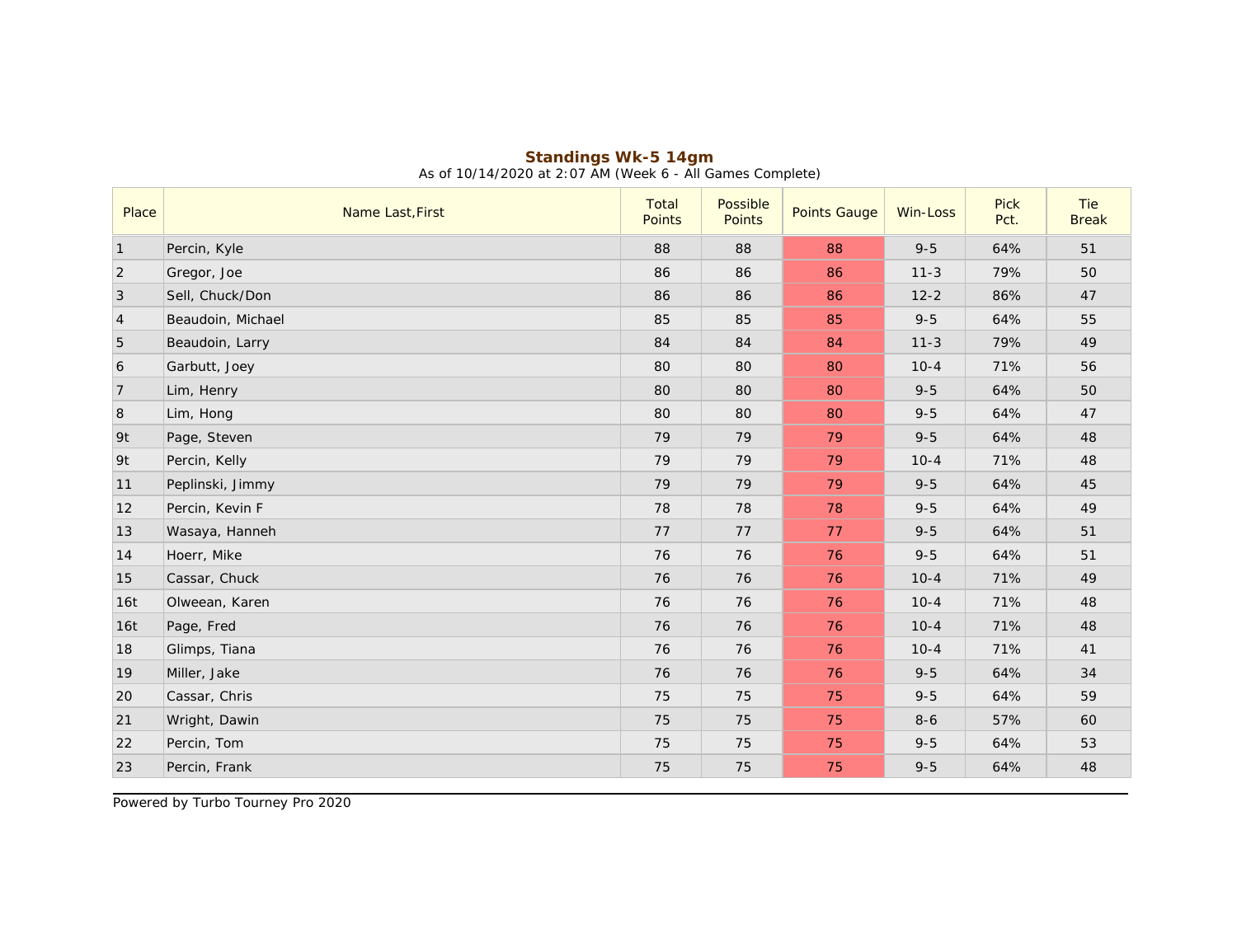| Place | Name Last, First   | Total<br>Points | Possible<br>Points | <b>Points Gauge</b> | Win-Loss | <b>Pick</b><br>Pct. | Tie<br><b>Break</b> |
|-------|--------------------|-----------------|--------------------|---------------------|----------|---------------------|---------------------|
| 24    | Milligan, Susanne  | 75              | 75                 | 75                  | $9 - 5$  | 64%                 | 44                  |
| 25    | Pitts, D'Angelo    | 74              | 74                 | 74                  | $10 - 4$ | 71%                 | 67                  |
| 26    | Percin, Ken        | 74              | 74                 | 74                  | $10 - 4$ | 71%                 | 46                  |
| 27    | Percin, Kevin M    | 73              | 73                 | 73                  | $9 - 5$  | 64%                 | 45                  |
| 28    | DeForge, Randy     | 73              | 73                 | 73                  | $9 - 5$  | 64%                 | 42                  |
| 29    | Beaudoin, Joey     | 72              | 72                 | 72                  | $8 - 6$  | 57%                 | 52                  |
| 30    | Koegler, Jesse     | 72              | 72                 | 72                  | $9 - 5$  | 64%                 | 51                  |
| 31    | Percin, Keith      | 72              | 72                 | 72                  | $9 - 5$  | 64%                 | 47                  |
| 32    | Caridi, Jessica    | 71              | 71                 | 71                  | $10 - 4$ | 71%                 | 48                  |
| 33    | Spindel, Daniel    | 71              | 71                 | 71                  | $10 - 4$ | 71%                 | 38                  |
| 34    | Allen, Mylene      | 70              | 70                 | 70                  | $9 - 5$  | 64%                 | 54                  |
| 35    | Olweean, Adam R    | 70              | 70                 | 70                  | $9 - 5$  | 64%                 | 52                  |
| 36    | Cassar, Matt       | 70              | 70                 | 70                  | $8 - 6$  | 57%                 | 47                  |
| 37t   | Elabdallah, Hassan | 69              | 69                 | 69                  | $10 - 4$ | 71%                 | 62                  |
| 37t   | Kelsic, Rick&Joe   | 69              | 69                 | 69                  | $9 - 5$  | 64%                 | 52                  |
| 39    | Olweean, Adam      | 69              | 69                 | 69                  | $10 - 4$ | 71%                 | 48                  |
| 40    | Levitt, Jim        | 68              | 68                 | 68                  | $8 - 6$  | 57%                 | 52                  |
| 41    | Lopez, Vince       | 68              | 68                 | 68                  | $9 - 5$  | 64%                 | 50                  |
| 42    | Barno, Jon         | 67              | 67                 | 67                  | $9 - 5$  | 64%                 | 56                  |
| 43    | Foster, Ken        | 67              | 67                 | 67                  | $8 - 6$  | 57%                 | 55                  |
| 44    | Wasaya, George     | 61              | 61                 | 61                  | $7 - 7$  | 50%                 | 58                  |
| 45    | Eckerd, Mike       | 60              | 60                 | 60                  | $8 - 6$  | 57%                 | 43                  |
| 46    | Percin, Nancy      | 59              | 59                 | 59                  | $8 - 6$  | 57%                 | 42                  |

## **Standings Wk-5 14gm** As of 10/14/2020 at 2:07 AM (Week 6 - All Games Complete)

Powered by Turbo Tourney Pro 2020